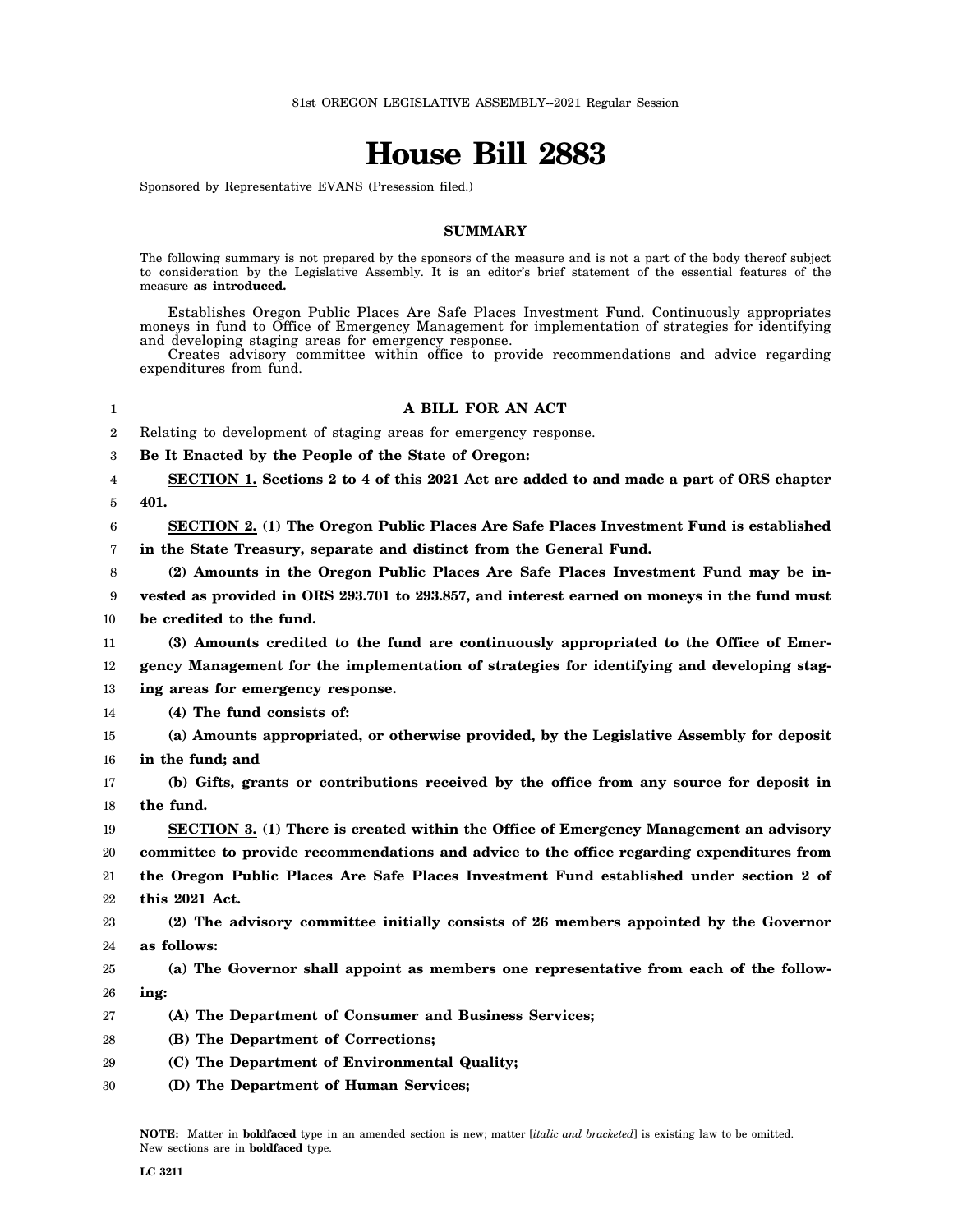| 1  | (E) The Department of Justice;                                                               |
|----|----------------------------------------------------------------------------------------------|
| 2  | (F) The Department of Land Conservation and Development;                                     |
| 3  | (G) The Department of State Police;                                                          |
| 4  | (H) The Department of Transportation;                                                        |
| 5  | (I) The office of State Resilience Officer;                                                  |
| 6  | (J) The Oregon Department of Administrative Services;                                        |
| 7  | (K) The Oregon Department of Aviation;                                                       |
| 8  | (L) The Oregon Health Authority;                                                             |
| 9  | (M) The Public Utility Commission of Oregon;                                                 |
| 10 | (N) The State Department of Agriculture;                                                     |
| 11 | (O) The State Department of Energy;                                                          |
| 12 | (P) The State Department of Fish and Wildlife;                                               |
| 13 | (Q) The State Department of Geology and Mineral Industries;                                  |
| 14 | (R) The State Fire Marshal;                                                                  |
| 15 | (S) The State Forestry Department;                                                           |
| 16 | (T) The State Marine Board;                                                                  |
| 17 | (U) The State Parks and Recreation Department;                                               |
| 18 | (V) The State Treasurer; and                                                                 |
| 19 | (W) The Water Resources Department.                                                          |
| 20 | (b) The Governor shall appoint three members as follows:                                     |
| 21 | (A) One member representing local governments in this state;                                 |
| 22 | (B) One member representing special districts in this state; and                             |
| 23 | (C) One member of the public who has experience or interest in disaster response and         |
| 24 | recovery.                                                                                    |
| 25 | (3) Appointments shall be made for a term of four years in a manner to preserve as much      |
| 26 | as possible the representation of the advisory committee described in subsection (2) of this |
| 27 | section. Vacancies shall be filled for any unexpired term as soon as the Governor can make   |
| 28 | such appointments.                                                                           |
| 29 | (4) The chairperson of the advisory committee may appoint additional members to the          |
| 30 | advisory committee. Members added under this subsection serve for a term of four years.      |
| 31 | If a member appointed under this subsection leaves service on the advisory committee for     |
| 32 | any reason, the chairperson may appoint another person for the unexpired term.               |
| 33 | (5) The advisory committee shall choose its own chairperson and shall meet at the call       |
| 34 | of the chairperson or the Director of the Office of Emergency Management. The advisory       |
| 35 | committee shall adopt rules to govern its proceedings and may select officers it considers   |
| 36 | necessary.                                                                                   |
| 37 | (6) The Office of Emergency Management shall provide office space and personnel to as-       |
| 38 | sist the advisory committee as requested by the chairperson, within the limits of available  |
| 39 | funds.                                                                                       |
| 40 | (7) Members of the advisory committee shall receive no compensation for their services.      |
| 41 | Members of the advisory committee other than members employed in full-time public service    |
| 42 | shall be reimbursed by the office for their actual and necessary expenses incurred in the    |
| 43 | performance of their duties. Such reimbursements shall be subject to the provisions of ORS   |
| 44 | to 292.288. Members of the advisory committee who are employed in full-time public service   |
| 45 | may be reimbursed by their employing agency for their actual and necessary expenses in-      |